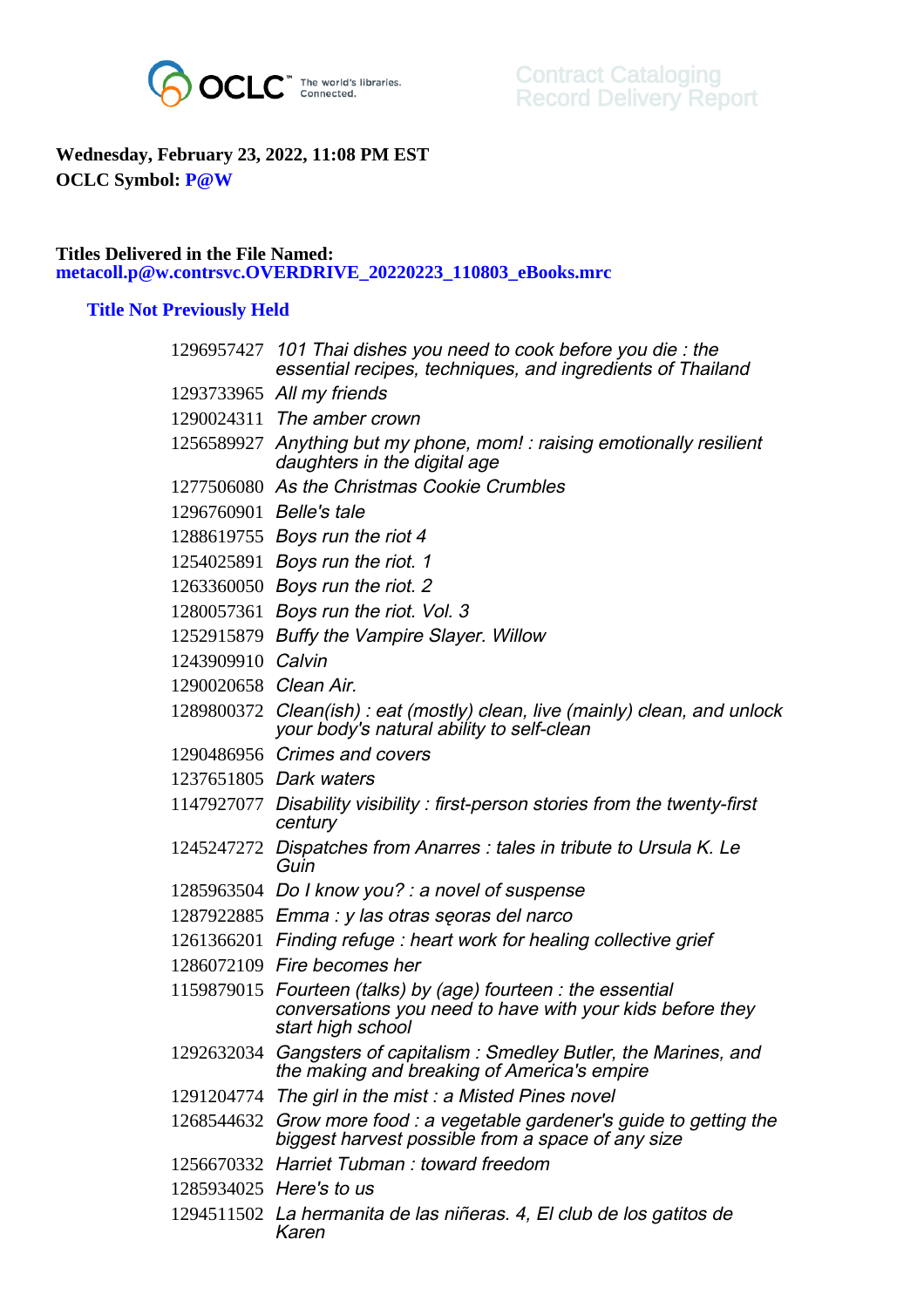- La historia de un crayón (the story of a crayon) : todo comienza con cera (it starts with wax)
- Hombre perro. Cumbres maternales
- How to fight racism : a guide to standing up for racial justice
- Just a little blue
- Karen's kittycat club : a graphic novel
- Lady Violet attends a wedding
- Lady Violet investigates
- Lair of dreams : a Diviners novel
- Light years from home
- The lock-eater
- Magical boy. Volume 1 : a graphic novel
- A man and his cat. 2
- A man and his cat. Volume 1
- Manjhi moves a mountain
- Me and white supremacy : young readers' edition
- Minor mage
- Moon witch, spider king : a novel
- The movement : 1963
- Moving forward : from space-age rides to Civil Rights sit-ins with Airman Alton Yates
- Nom nom paleo. Let's go!
- Northwind
- Obsidian
- Outcasts of the wildwood
- Owly: flying lessons
- Perennials short and tall : a seasonal progression of flowers for your garden
- Plants are my favorite people : a relationship guide to plants and their parents
- Poison Ivy: Thorns
- 1292632051 Putting the rabbit in the hat : a memoir
- Recitatif : a story
- Return of the dragon slayers.
- Road of bones : a novel
- Runaways. 2, Best friends forever
- The savory baker : 150 creative recipes, from classic to modern
- Sex ed : an inclusive teenage guide to sex and relationships
- She raised her voice : 50 black women who sang their way into music history
- Shrubs large and small : natives and ornamentals for Midwest gardens
- State change : the new science of ending anxiety, beating burnout, and reaching a higher baseline of energy and flow
- Straight Jack
- The temperature of me and you
- Terciel & Elinor
- The raconteur's commonplace book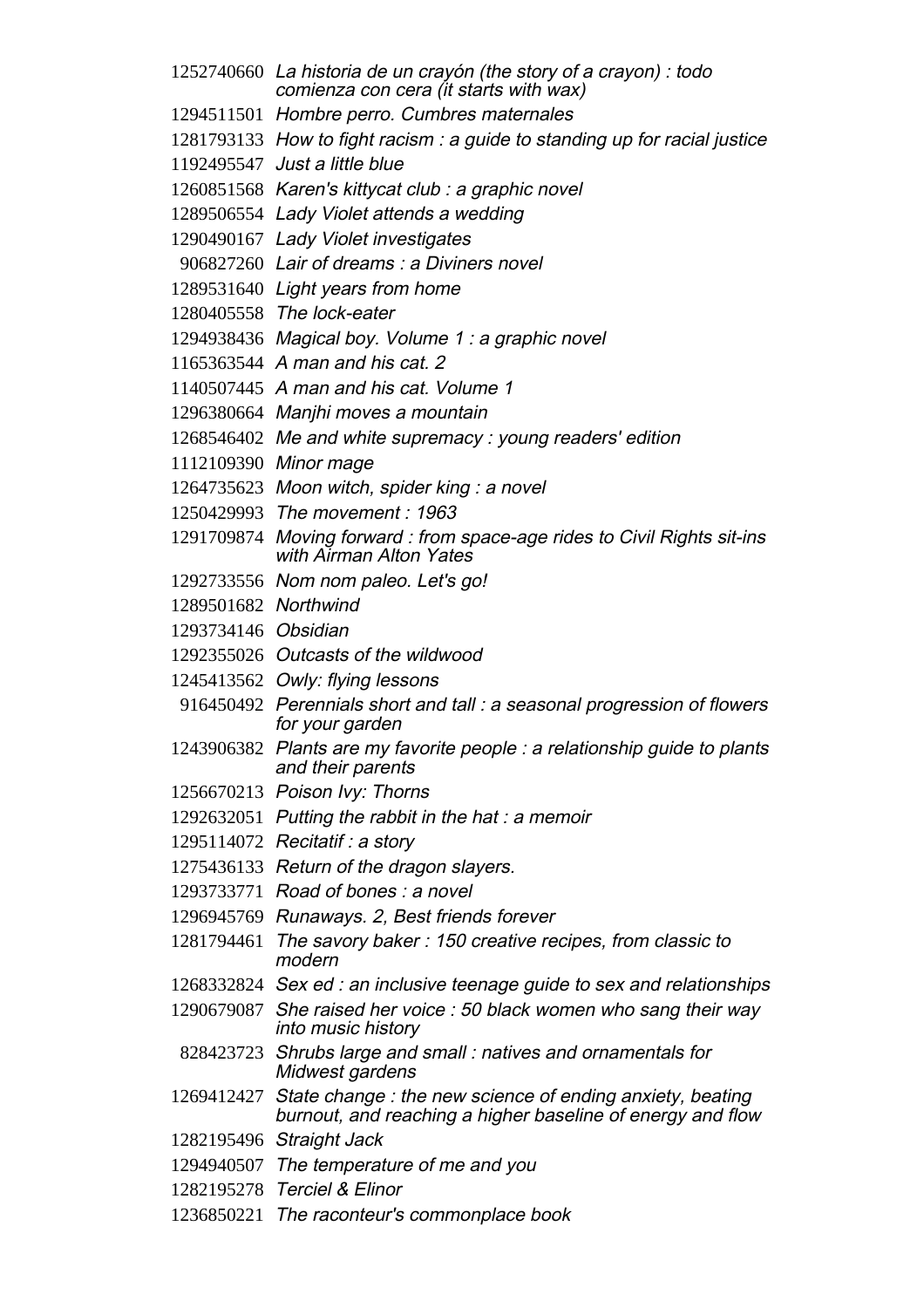- There is life after the Nobel Prize
- A time to be brave
- The Tombstone cookbook : recipes and lore from the town too tough to die
- Toxic positivity : keeping it real in a world obsessed with being happy
- The visitors
- The way home
- When all the girls are sleeping
- When bad thinking happens to good people : how philosophy can save us from ourselves
- Whisper me a love song. 1
- Who sparked the Montgomery Bus Boycott? : Rosa Parks
- Zero to hero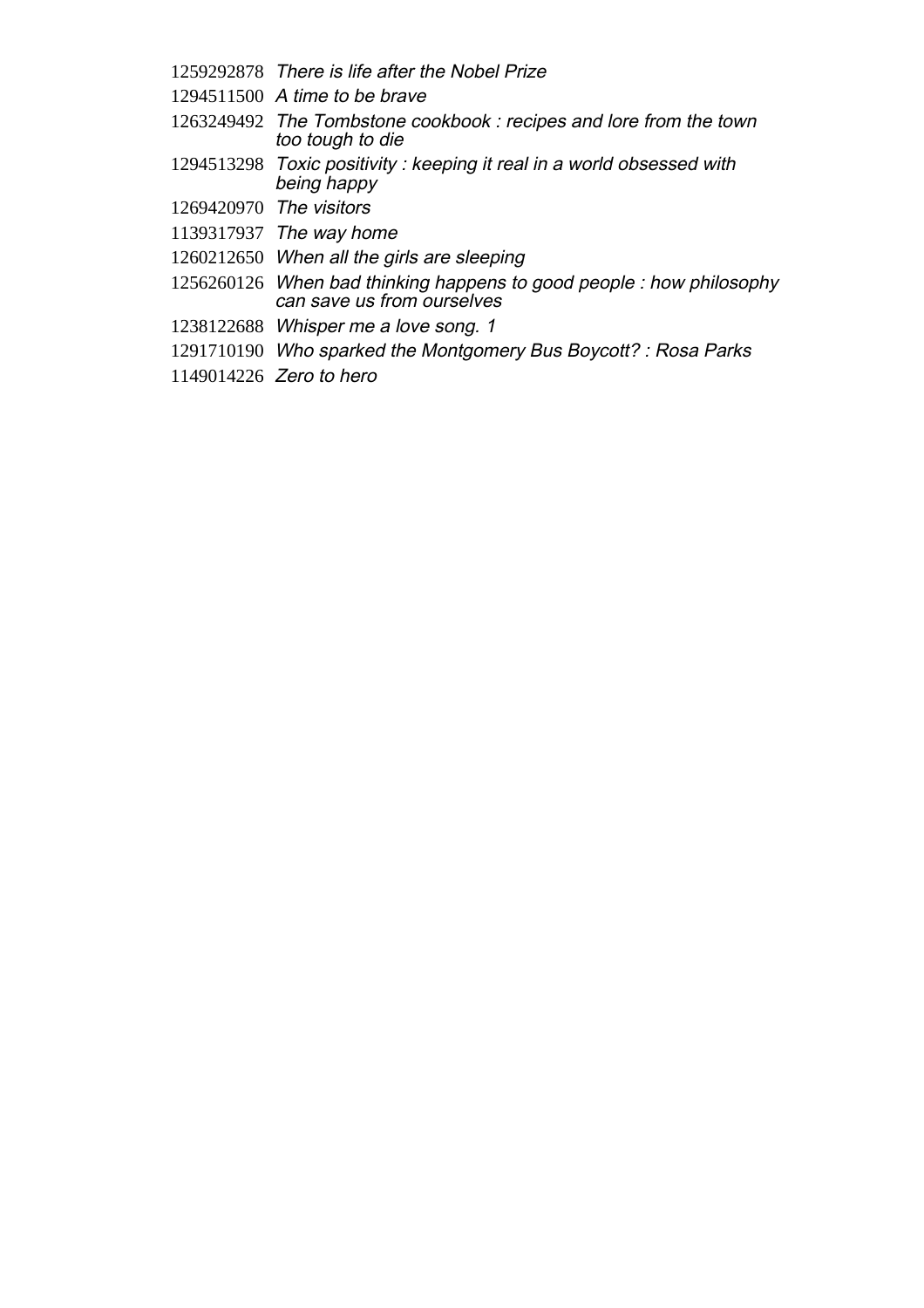## **Title Not Previously Held**

|                      | $1089342015$ The altruists : a novel                                                                                                     |
|----------------------|------------------------------------------------------------------------------------------------------------------------------------------|
|                      | 1259368146 An ambush of widows                                                                                                           |
|                      | 1292631746 Anatomy: a love story                                                                                                         |
|                      | 999378402 Assassin's price                                                                                                               |
|                      | 1248732299 The beautiful ones                                                                                                            |
|                      | 1229106695 Better luck next time: a novel                                                                                                |
|                      | 1086608322 Blood orange                                                                                                                  |
|                      | 1290678230 Bright lights, prairie dust: reflections on life, loss, and love<br>from Little House's Ma                                    |
| 1294511328 Court     |                                                                                                                                          |
|                      | 1293447095 The cursed carnival and other calamities : new stories about<br>mythic heroes                                                 |
|                      | 1295848074 Dark horse                                                                                                                    |
|                      | 1241089945 The disordered cosmos : a journey into dark matter,<br>spacetime, and dreams deferred                                         |
|                      | 1296610906 Divergente                                                                                                                    |
|                      | 812411544 Dumbing us down: the hidden curriculum of compulsory<br>schooling                                                              |
| 1088721111 Endgames  |                                                                                                                                          |
|                      | 994206692 The ends of the world                                                                                                          |
|                      | 1096328009 Escape to the mesa : a Minecraft-inspired adventure                                                                           |
| 1290678248 Evershore |                                                                                                                                          |
|                      | 1282194934 Everything we didn't say                                                                                                      |
|                      | 1296610905 Una familia no tan feliz                                                                                                      |
|                      | 1239322578 Fourteen talks by age fourteen : the essential conversations<br>you need to have with your kids before they start high school |
|                      | 1290885838 Full out : lessons in life and leadership from America's<br>favorite coach                                                    |
|                      | 745472464 Giant steps                                                                                                                    |
|                      | 1089341772 Gingerbread : a novel                                                                                                         |
|                      | 1282195152 The god of lost words                                                                                                         |
|                      | 1285926630 Here's to us                                                                                                                  |
|                      | 1295847936 Homicide and halo-halo                                                                                                        |
|                      | 1291709572 How to Fight Racism: A Guide to Standing Up for Racial<br>Justice                                                             |
|                      | 1282195161 How to marry Keanu Reeves in 90 days                                                                                          |
|                      | 1273556042 I love you but I've chosen darkness                                                                                           |
|                      | 1294511263 I must betray you                                                                                                             |
|                      | 1260212396 The icepick surgeon: murder, fraud, sabotage, piracy, and<br>other dastardly deeds perpetrated in the name of science         |
|                      | 1296956931 An impossible impostor                                                                                                        |
| 1105926469 Justified |                                                                                                                                          |
|                      | 1293733590 The last slave ship: the true story of how Clotilda was found,<br>her descendants, and an extraordinary reckoning             |
|                      | 1292631748 Letters to the Sons of Society: A Father's Invitation to Love,<br>Honesty, and Freedom                                        |